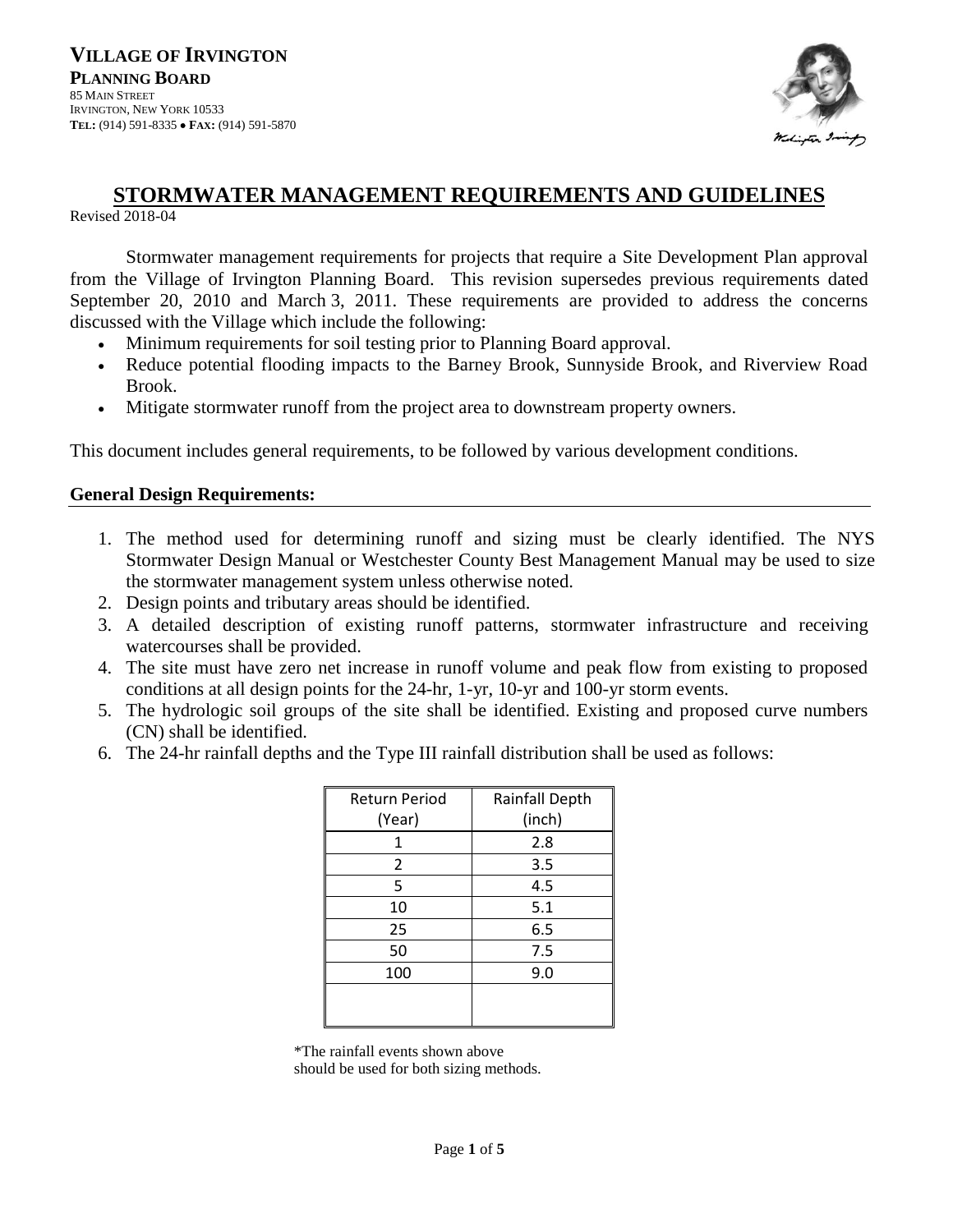- 7. Pre-treatment prior to all infiltration systems must be provided. Also required by NYSDEC, pretreatment is necessary to prolong the lifespan of the infiltration system. It allows larger sediment and debris to be collected and removed prior to entering the infiltration system. Acceptable pretreatment methods include catch basins, sedimentation basin or other methods specified in the NYS Stormwater Management Design Manual.
- 8. Catch basins must have a minimum 24" sump. Catch basin outlet hoods should be considered. Hoods shall not decrease the capacity of the receiving pipe.
- 9. Pipe sizes, inverts and slopes must be provided.
- 10. Structure dimensions and elevations must be provided.
- 11. An emergency overflow for retention systems must be provided above the required storage volume. The emergency overflow may be an overflow outlet, surge pipe with splash block, etc.
- 12. The following details shall be provided on the site plans as applicable:
	- a) Section(s) of the infiltration system(s) which includes the unit material, ¾ inch stone, geotextile fabric, and emergency over flow.
	- b) Any drainage structure (catch basin, manhole, junction box, weir, etc.).
	- c) Pre-treatment system.
	- d) Emergency overflow system.
	- e) Inspection/access port(s) with the following note (or equivalent): "Infiltration system access ports shall be shown on the "As-Built.""
- 13. Maintenance notes shall be provided on the site plans.
- 14. The area of the proposed infiltration system should be protected from compaction during construction. The area should be fenced off during construction.

### **Re-development:**

- Re-development shall mean the disturbance and reconstruction of existing impervious coverage, such as enclosing or replacing impervious coverage. Re-development shall not include existing pervious areas that are proposed to be impervious.
- New development is existing pervious coverage that is proposed to be impervious.
- Areas of existing impervious coverage being changed to pervious coverage shall be considered restoration.
- On sites with re-development activities, the areas of re-development, new development and restoration should be identified, delineated, and the square footage noted.
- Refer to the NYS Stormwater Management Design Manual for additional information on redevelopment projects.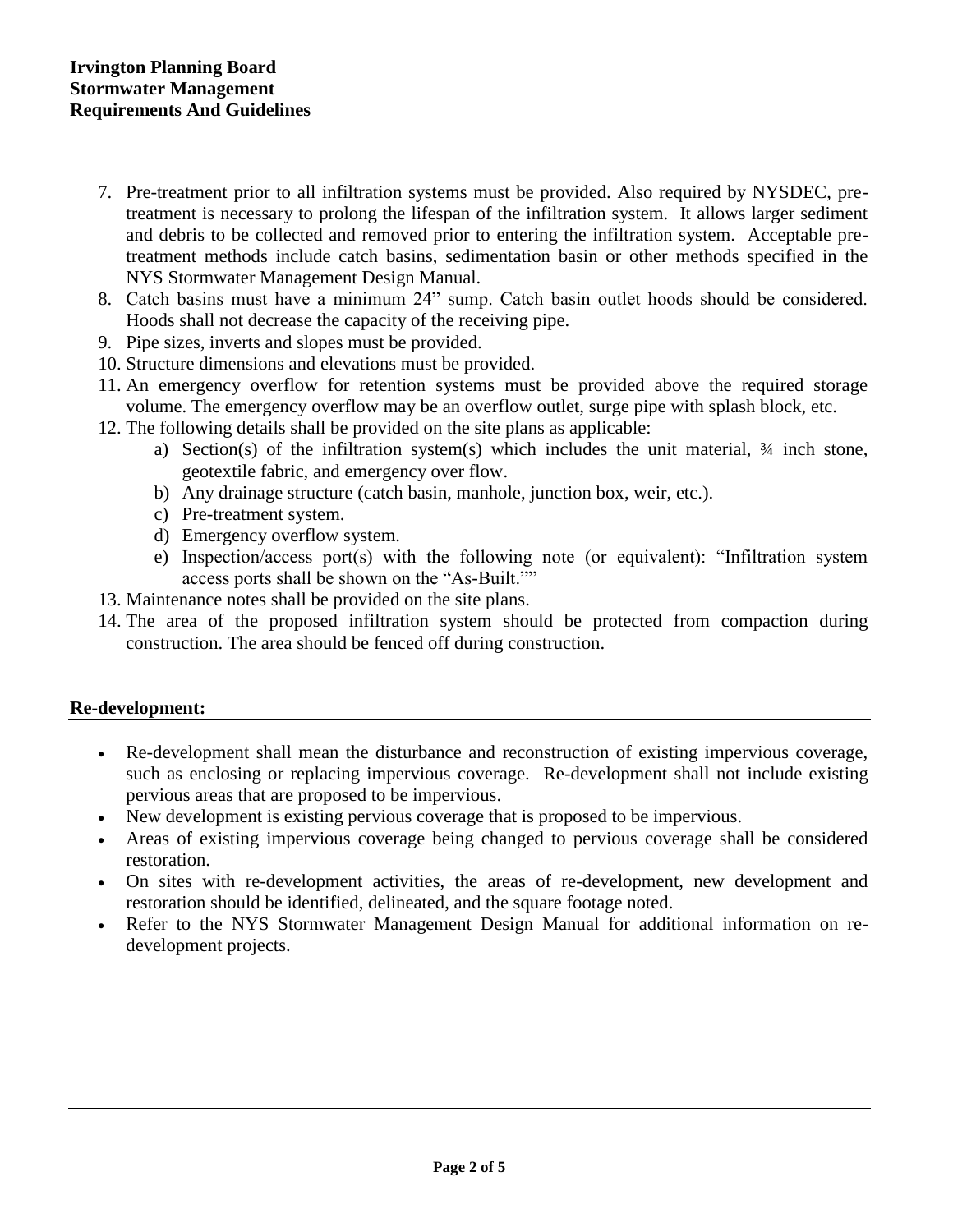### **Soil Testing Requirements:**

- Soil tests (deep test pits, soil percolation tests, soil borings, etc.) shall be conducted in the immediate vicinity of the proposed infiltration system.
- The depth to groundwater must be determined and shown. A minimum of 2 feet of separation must be provided between the water table and the bottom of the infiltration units.
- The depth to rock should be identified. A minimum of 2 feet of separation must be provided between the rock and the bottom of the infiltration units.
- The percolation rate must be determined by performing a soil percolation test as described in the NYS Stormwater Management Design Manual (latest edition) or the Westchester County Best Management Manual (as specified in the referenced manual). The bottom of the percolation hole should be 6 inches below the bottom elevation of proposed practice. The method of testing the infiltration rate must be consistent with the design manual used for stormwater calculations.
- The location of percolation hole(s) and deep test pit(s) shall be shown on plan.
- Soil test results and information (date, size, elevation, etc.) shall be provided.
- A percolation rate greater than 12 inches per hour shall not be used to size stormwater practices.
- The Village should be noticed 48 hours notice prior to testing.

#### **Substituting Impervious Areas:**

If collecting runoff for treatment from the newly created impervious area is proven by the licensed professional to be impractical, an equivalent amount of runoff from an existing impervious area can be substituted, if approved by the Village Engineer. For example, if it is determined that runoff from a proposed patio cannot be collected without damaging a tree which the Planning Board determines is worth saving, a retention system can be used to treat a portion of an existing roof in lieu of a proposed patio.

For this to be acceptable, the following conditions should be met:

- a) Both areas leave the site at the same location.
- b) The amount of area is not decreased.
- c) No stormwater system exists for the existing impervious area.
- d) The substitution must be is approved by the Village Engineer prior to submitting to Planning Board for approval.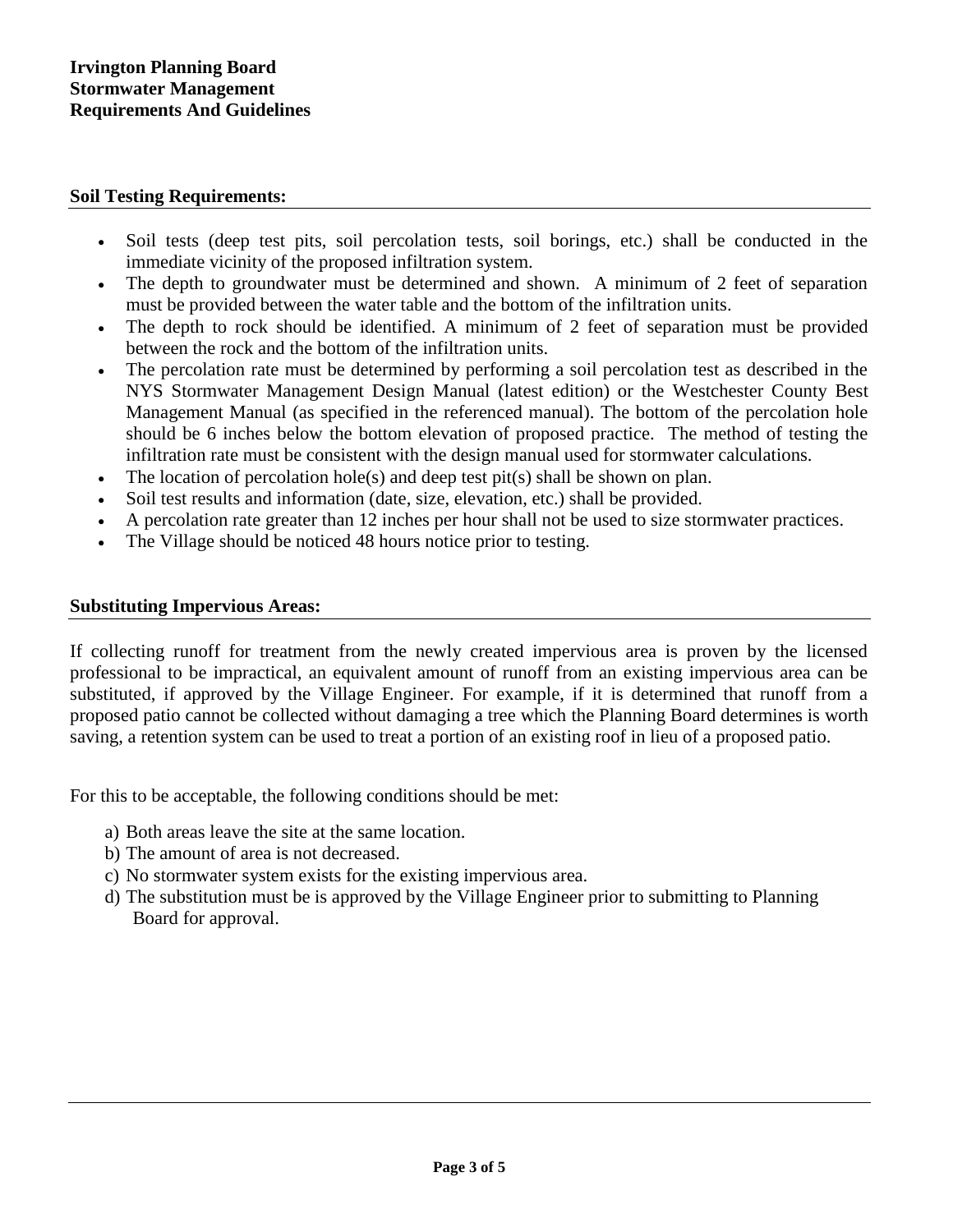#### **Design Conditions:**

Below are four design conditions. The requirements for Conditions 1 and 2 are intended to relieve the residents of the need to perform soil testing under certain conditions for smaller projects, while maintaining adequate drainage for the Village.

Condition 1: Re-development up to 1,000 SF with no change to runoff patterns.

- If a retention system exists and the applicant can demonstrate that the existing system is functioning as designed, no additional system is required.
- Projects that only include patios, sidewalks, or utility pads up to 250 sf do not require stormwater mitigation.
- No soil testing shall be required if infiltration is not accounted for in the storage volume.
- If no retention system exists or an existing system is not functioning as designed, a new system may be required. The new retention system shall be sized for the amount of new runoff from the 24-hr, 100-yr storm event for 1/2 of the proposed impervious coverage plus any additional area tributary to the system.
- When infiltration is not accounted for in the design, the proposed runoff depth shall not be less than 4.8 inches (100 yr storm, CN-pre 59, CN-post 98), unless verified by the design professional.
- If the proposed re-development alters hydrologic runoff conditions from sheet flow to point discharge (e.g. a structure with a roof leader is proposed on an existing paved surface), then considerations must be taken at the discharge location to mitigate erosion.
- If changes are made to the site's runoff patterns (e.g. rooflines and downspout locations are altered), additional mitigation may be required.

Condition 2: New impervious coverage up to 1,000 SF with no change to runoff patterns.

- Projects that only involve patios, sidewalks, or utility pads up to 250 sf do not require stormwater mitigation.
- If an existing retention system is functional and the licensed professional has demonstrated that there is sufficient capacity (using the rainfall data provided in these guidelines), then the existing system may be used to treat new impervious surfaces. All calculations shall be provided.
- No soil testing shall be required if the retention system is sized to store the entire amount of runoff with no credit for infiltration.
- When infiltration is not accounted for in the design, the proposed runoff depth shall not be less than 4.8 inches (100 yr storm, CN-pre 59, CN-post 98), unless verified by the design professional.
- If soil testing is performed, credit for infiltration may be used.
- If changes are made to the site's runoff patterns (e.g. rooflines and downspout locations are altered), additional mitigation may be required.